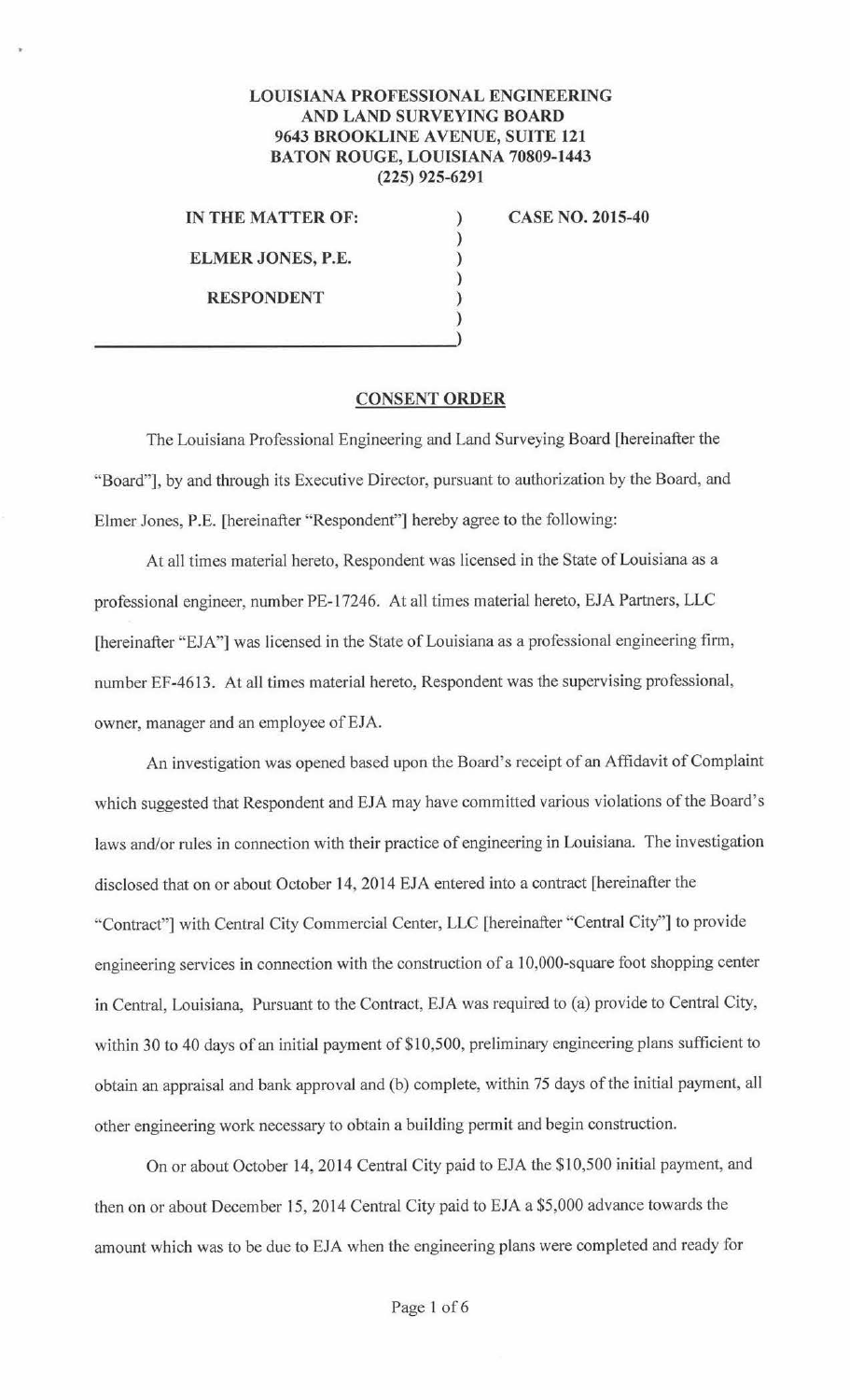permitting department approval. However, Respondent and EJA (a) failed to provide to Central City appropriate preliminary engineering plans sufficient to obtain an appraisal and bank approval and (b) failed to appropriately complete the other engineering work necessary to obtain a building permit and begin construction.

In 2015 Respondent and EJA did eventually prepare and provide to Central City some preliminary engineering plans in connection with the project, however those documents did not contain the requisite preliminary work disclaimer and Respondent's name and license number. In 2015 Respondent and EJA did eventually prepare and provide to the city permit department and to Central City some completed engineering plans in connection with the project, however those documents did not contain Respondent's Louisiana professional engineer seal and signature.

La. R.S. 37:698(A)(6), *to wit* LAC Title 46:LXI§270l(A)(4)(a)(i), require licensees to affix their seal, sign their name, and place the date of execution on all engineering documents that have been issued by the licensee to a client or any public or governmental agency as completed work. La. R.S. 37:698(A)(6), *to wit* LAC Title 46:LXI§2701(A)(4)(b)(i), require that all preliminary documents (a) be so marked in large bold letters, (b) contain a statement that the documents are not to be used for construction, bidding, recordation, conveyance, sales or as the basis for the issuance of a permit and (c) bear the name and license number of the licensee and the firm's name, if applicable. La. R.S. 37:698(H) permits the Board to take disciplinary action against persons who violate LaR.S. 37:698(A)(6), *to wit* LAC Title 46:LXI§270l(A)(4)(a)(i) and 270I(A)(4)(b)(i), upon a finding of guilt following the preferral of charges, notice and hearing and a majority vote of its entire membership authorized to participate in the proceeding. La. R.S. 37:698(A)(6), La. R.S. 37:698(H), and LAC Title 46:LXI§270l(A)(4)(a)(i) and 2701(A)(4)(b)(i) were in effect at all times material hereto.

It is undisputed that **(a)** on or about October 14, 2014 EJA entered into a contract with Central City to provide engineering services in connection with the construction of a 10,000 square foot shopping center in Central, Louisiana; **(b)** pursuant to the Contract, EJA was required (i) to provide to Central City, within 30 to 40 days of an initial payment of \$10,500, preliminary engineering plans sufficient to obtain an appraisal and bank approval and (ii) to complete, within 75 days of the initial payment, all other engineering work necessary to obtain a building permit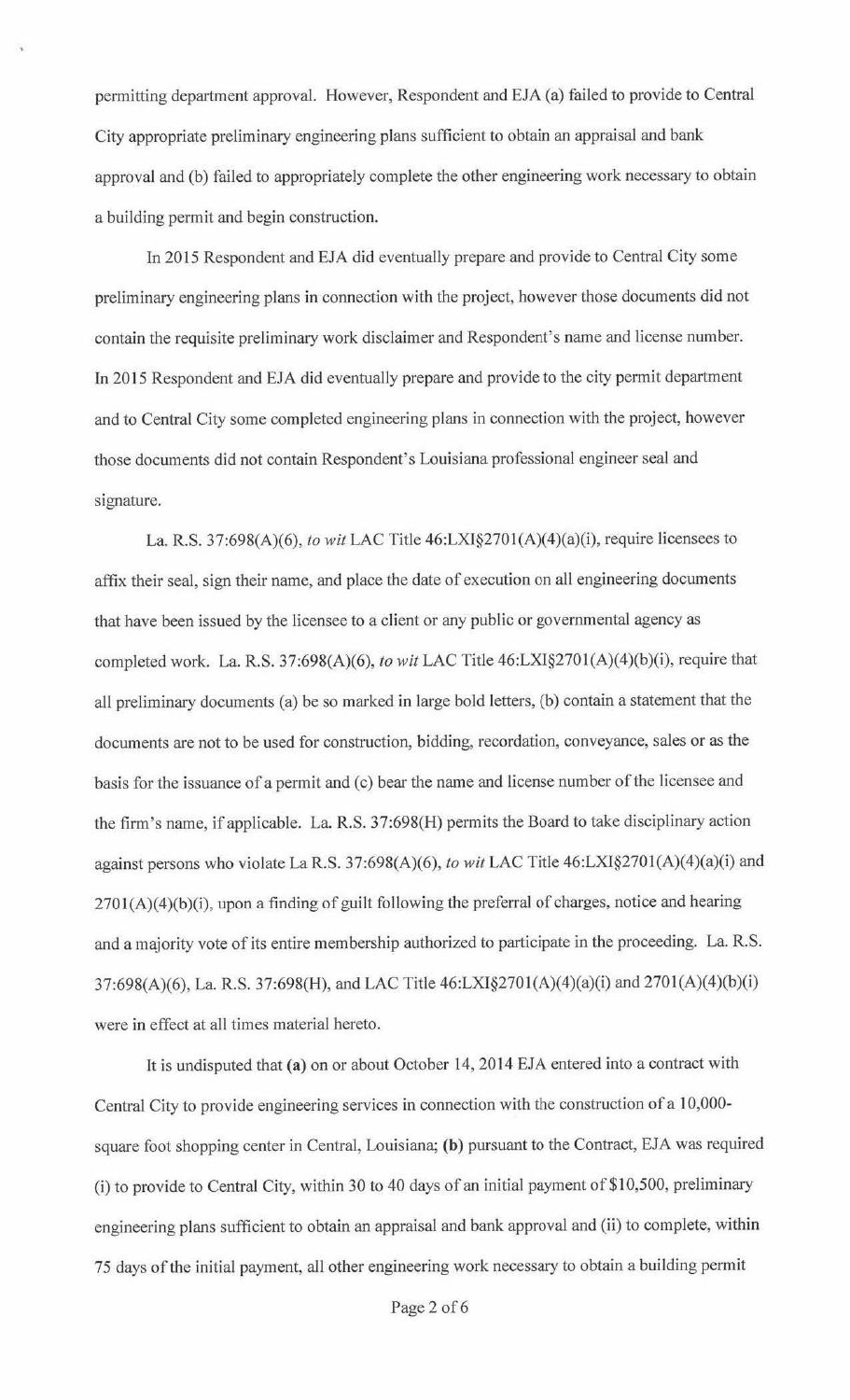and begin construction; **(c)** on or about October 14, 2014 Central City paid to EJA the \$10,500 initial payment, and then on or about December 15, 2014 Central City paid to EJA a \$5,000 advance towards the amount which was to be due to EJA when the engineering plans were completed and ready for permitting department approval; (d) Respondent and EJA failed to provide to Central City appropriate preliminary engineering plans sufficient to obtain an appraisal and bank approval and failed to appropriately complete the other engineering work necessary to obtain a building permit and begin construction; **(e)** the preliminary engineering plans issued by Respondent and EJA did not contain the requisite preliminary work disclaimer and Respondent's name and license number, and **(f)** the completed engineering plans issued by Respondent and EJA did not contain Respondent's professional engineer seal and signature.

By letter dated April 12, 2017, the Board gave notice to Respondent that it was considering the preferral of charges against Respondent on the grounds that Respondent may have violated **(a)** La. R.S. 37:698(A)(6), *to wit* LAC Title 46:LXI§270l(A)(4)(a)(i), relative to sealing, signing and placing the date of execution on all engineering documents that have been issued by the licensee to a client or any public or governmental agency as completed work, and **(b)** La. R.S. 37:698{A)(6), *to wit* LAC Title 46:LXI§270l(A)(4)(b)(i), relative to placing the appropriate disclaimer on all preliminary documents, along with the licensee's name, license number and firm name.

Wishing to dispense with the need for further disciplinary action and to conclude the instant proceeding without further delay and expense, for the purpose of this proceeding only, Respondent and the Board do hereby enter into this Consent Order, in which Respondent of his own free will consents to the issuance of a Consent Order by the Board, wherein Respondent agrees to **(a)** pay a fine of one thousand and no/100 (\$1,000.00) dollars, **(b)** pay administrative costs of pay administrative costs of one thousand nine hundred ninety-five and 34/100 (\$1,995.34) dollars, **(c)** successfully complete the Board's online Louisiana Laws and Rules Quiz, **(d)** successfully complete the Board's online Louisiana Professionalism and Ethics Quiz, **(e)** place the appropriate disclaimer on all preliminary documents, along with his name and license number, **(f)** seal and sign all engineering documents which he issues to a client or governmental agency as completed work unless specifically exempted by applicable law or rule and **(g)** the publication of this Consent Order on the Board's website and a summary of this

Page 3 of 6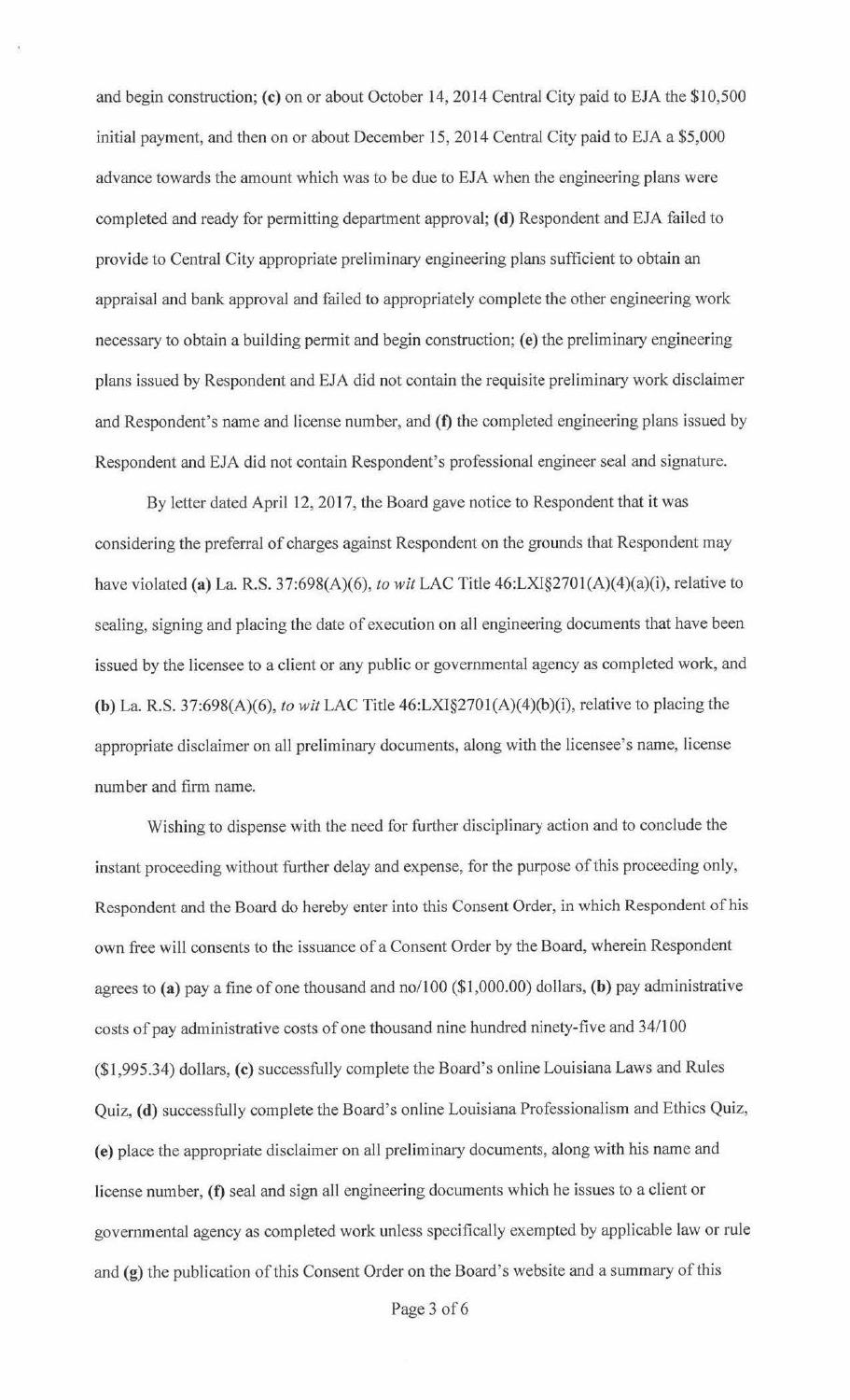matter in the Board's official journal, the *Louisiana Engineer and Surveyor Journal,* and the reporting of this matter to the National Council of Examiners for Engineering and Surveying (NCEES), identifying Respondent by name.

Respondent admits that his conduct as set forth above constitutes violations of the above referenced Jaws and/or rules as stated herein. Respondent acknowledges awareness of said laws and/or rules and states that he will comply with all applicable laws and rules henceforth. Respondent has been advised of his right to be represented by counsel before the Board and/or to appear at any hearing personally or by counsel and present witnesses and evidence in his own behalf, he hereby waives this right and his right to appeal, and he states affirmatively that he has been afforded all administrative remedies due him under the law. Respondent further acknowledges awareness of the fact that the signed original of this Consent Order will remain in the custody of the Board as a public record and will be made available for public inspection and copying upon request.

Therefore, in consideration of the foregoing and by signing this Consent Order, Respondent does hereby waive his right to a hearing before the Board, to the presenting of evidence and witnesses on its behalf, to Findings of Fact and Conclusions of Law in this case, and to judicial review of this Consent Order.

Respondent hereby represents that **(a)** he fully understands the meaning and intent of this Consent Order, including but not limited to its final and binding effect, **(b)** he has voluntarily entered into this Consent Order and that no other promise or agreement of any kind has been made to or with him by any person whatsoever to cause the execution of this instrument, and **(c)**  the sanctions set forth in this Consent Order do not prevent the Board from taking further disciplinary or enforcement action against Respondent on matters not specifically addressed in this Consent Order.

WHEREFORE, the Louisiana Professional Engineering and Land Surveying Board and Respondent agree that:

1. Respondent shall pay a fine of one thousand and no/100 (\$1,000.00) dollars, which shall be tendered *to* the Board by certified check payable to the Board, due upon the signing of this Consent Order; and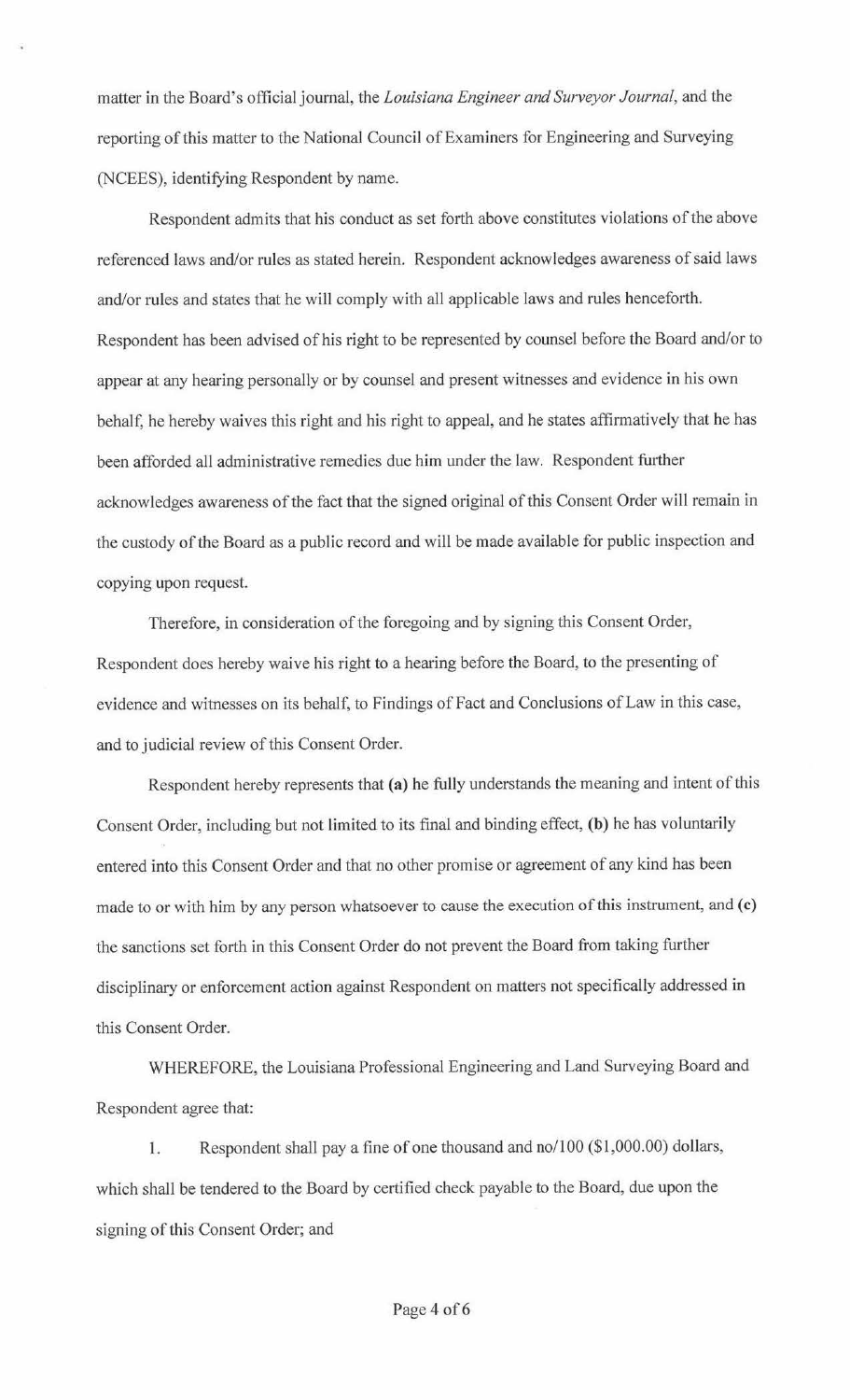2. Respondent shall pay administrative costs of pay administrative costs of one thousand nine hundred ninety-five and 34/100 (\$1 ,995.34) dollars, which shall be tendered to the Board by certified check payable to the Board, due upon the signing of this Consent Order; and

3. Respondent shall successfully complete the Board's online Louisiana Laws and Rules Quiz with a score of 90% or higher and return it to the Board within sixty (60) days of the effective date of this Consent Order; and

4. Respondent shall successfully complete the Board's online Louisiana Professionalism and Ethics Quiz with a score of 90% or higher and return it to the Board within sixty (60) days of the effective date of this Consent Order; and

5. Respondent shall place the appropriate disclaimer on all preliminary documents, along with his name and license number; and

6. Respondent shall seal and sign all engineering documents which he issues to a client or governmental agency as completed work unless specifically exempted by applicable Jaw or rule; and

7. This Consent Order shall be published on the Board's website and a summary of this matter shall be printed in the official journal of the Board, the *Louisiana Engineer and Surveyor Journal,* and reported to the National Council of Examiners for Engineering and Surveying (NCEES), identifying Respondent by name; and

8. This Consent Order shall not become effective unless and until it is accepted and signed by and on behalf of the Board. Should the Board not accept and sign this Consent Order, it is agreed that presentation of this matter to the Board shall not prejudice the Board or any of its members, staff, attorneys or representatives from further participation, consideration, or resolution of any further proceedings herein.

> LOUISIANA PROFESSIONAL ENGINEERING AND LAND SURVEYING BOARD

DATE: 18 Sept 2017

 $_{BY:}$  Dona d, Sentell DONNA D. SENTELL, Executive Dire